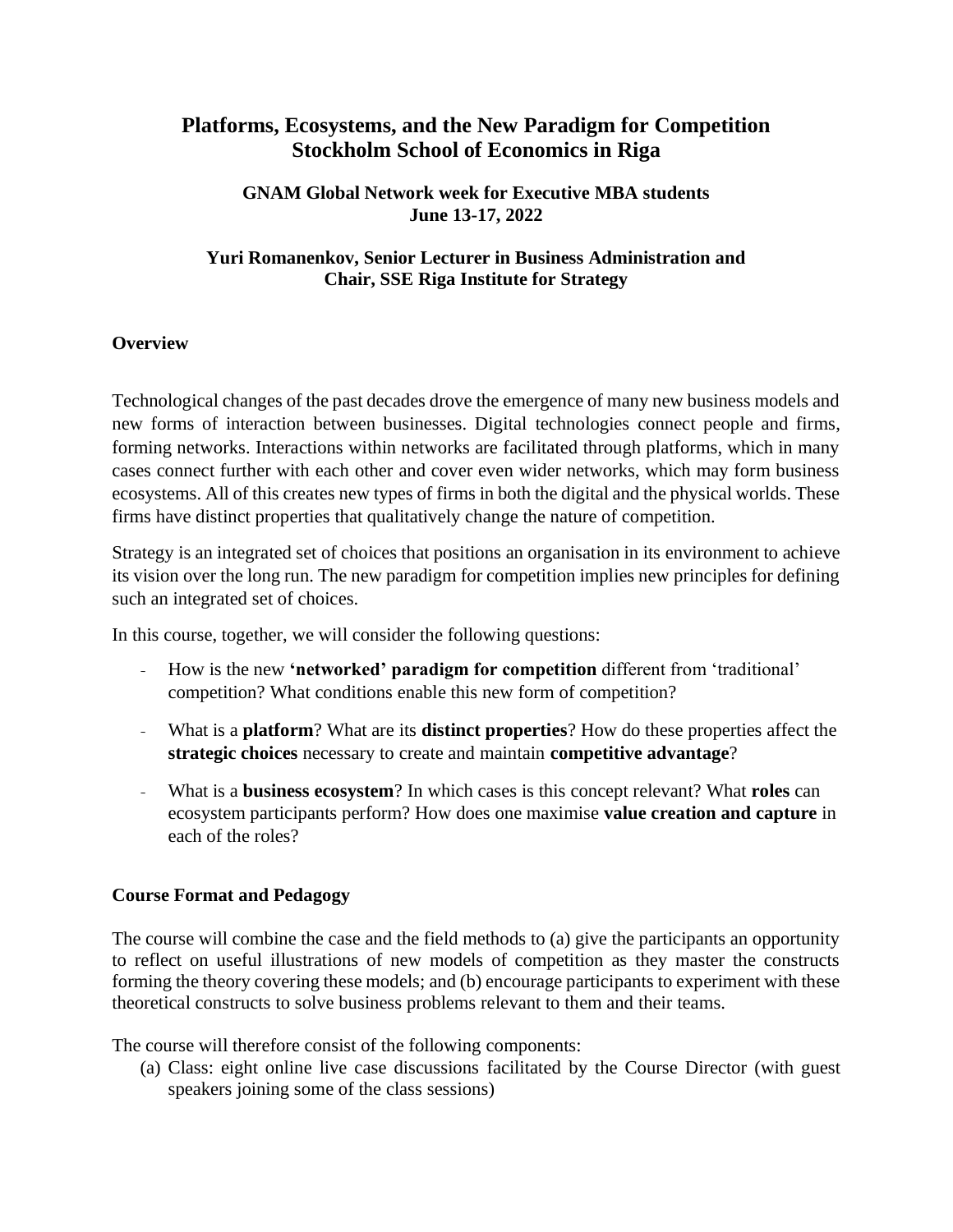(b) Team project: largely self-organised work in teams of three, supported by coaches (who are subject-matter experts in platforms and business ecosystems from both academic and management practice perspectives) and culminating in project presentations to all the participants on the last day of the course (followed by the submission of the final project report for grading after the module)

#### **Learning outcomes**

Having completed the course, participants should be able to think about strategy from a business leader's or investor's perspective, including:

- Diagnose corporate and **industry environments** to determine the most **value-accretive type of strategy** for a business to pursue
- Define the main **strategic priorities for digital transformation** of a business to enable **new models of value creation and capture**
- Assess the **competitive advantage of a platform business** and define the integrated set of strategic choices that embeds this advantage
- Analyse **business ecosystems** and make informed strategic choices on the main decision parameters of ecosystem plays

The course also helps participants practice along all four elements of FREE, the educational mission of the Stockholm School of Economics:

- **Fact- and science-based approach**  through applying the latest thinking in strategy, developed by academic researchers in the field
- **Reflection and self-awareness** through considering cases and comparing one's thinking to the actual decisions of case protagonists, one's own prior experience, and the ongoing work on the team project
- **Empathy and cultural literacy**  through putting oneself in the shoes of case protagonists from various corporate and national cultures (incl. those of China, US, Germany, France, Japan)
- **Entrepreneurship and responsibility** through experimenting with creative approaches and identifying value opportunities in the course of both case discussions and work on the team project

## **Schedule**

*Course week 13-17 June 2022 (Live online format)*

#### **Day 1 (Monday 13 June)**

9.00-13.00 CET – Case Classes: Course introduction; Linear vs networked environments; Introduction to platforms 14.00-17.00 CET – Project Team Meeting (supported by coaches): project ideation, drafting project briefs Evening: individual and/or team preparation for the following day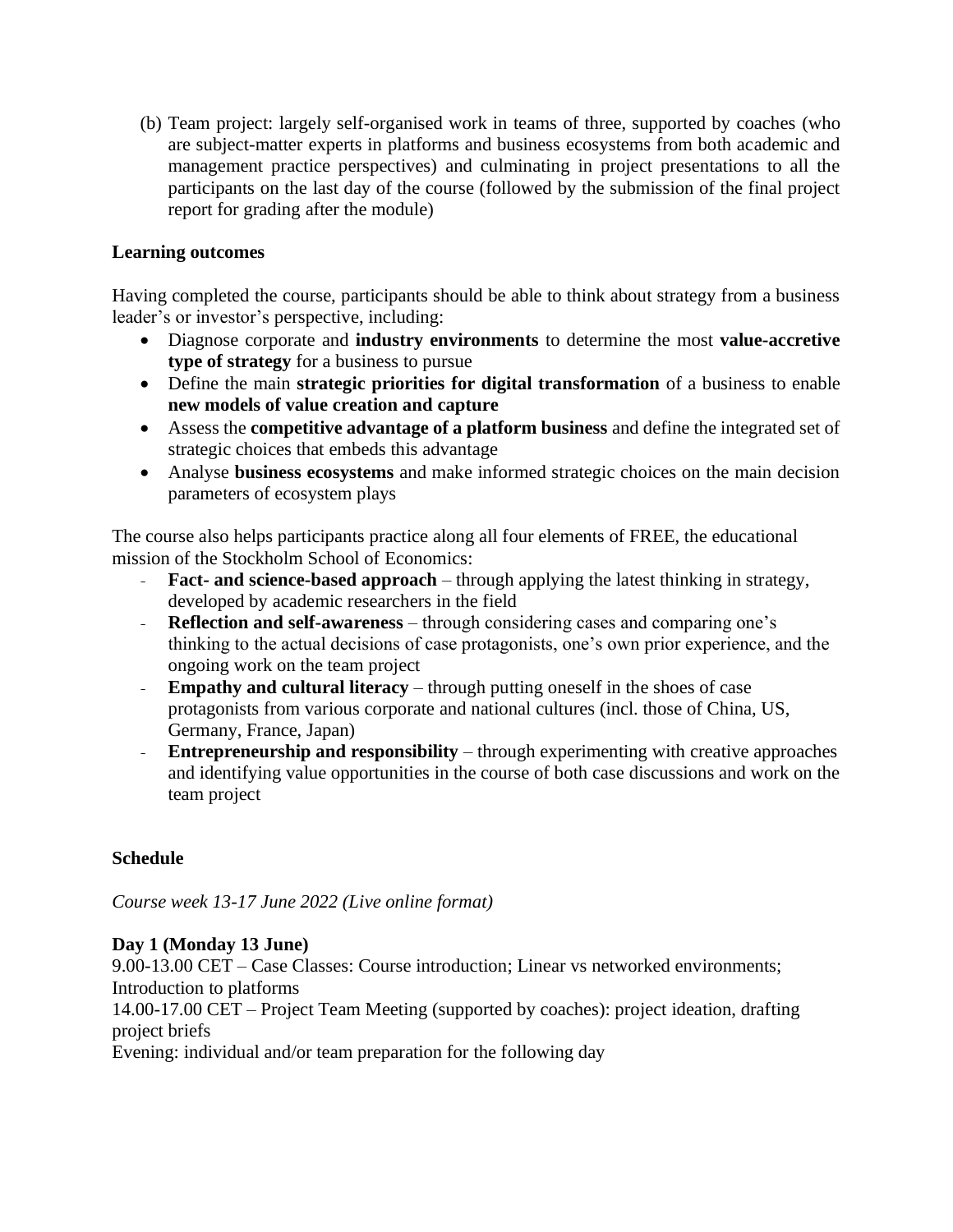#### **Day 2 (Tuesday 14 June)**

9.00-10.00 CET – Learning Team meetings (review the cases of the day ahead) 10.00-13.00 CET – Case Classes: Value creation in platform businesses; Platform equilibria in networked markets; Strategic levers and drivers of competitive advantage for platforms 14.00-17.00 CET – Self-organised project teamwork 17.00-18.00 CET – Optional office hours with Course Director Evening: individual and/or team preparation for the following day

### **Day 3 (Wednesday 15 June)**

9.00-10.00 CET – Learning Team meetings (review the cases of the day ahead) 10.00-13.00 CET – Case Classes: Introduction to business ecosystems; Roles within business ecosystems; Orchestrating business ecosystems; Double value proposition; Choice of partnerships; Ecosystem governance

14.00-17.00 CET – Project Team Meeting (supported by coaches) to review progress / emerging findings; further self-organised project teamwork

17.00-18.00 CET – Optional office hours with Course Director Evening: individual and/or team preparation for the following day

# **Day 4 (Thursday 16 June)**

9.00-10.00 CET – Learning Team meetings (review the cases of the day ahead) 10.00-13.00 CET – Case Classes: Winning as a complementor within business ecosystems; value creation patterns for complementors and exploiting nongeneric complementarity; value capture patterns within ecosystems, defending against orchestrator power, and managing risks 14.00-17.00 CET – Double Project Team Meetings: pairs of teams presenting their project findings to each other and giving feedback; further self-organised project teamwork 17.00-18.00 CET – Optional office hours with Course Director Evening: team preparation for the following day

#### **Day 5 (Friday 17 June)**

9.00-16.30 CET (incl. lunch break) – Project presentations and discussion (40min slots per team) 16.30-17.15 CET – Final reflections and course wrap-up

A more detailed schedule complete with a list of cases will be available to registered students.

#### **Assessment**

| <b>Assessment</b>   | <b>Team/Individual</b> | Weight | <b>Deadlines</b> | <b>Notes</b>                                                                                                                 |
|---------------------|------------------------|--------|------------------|------------------------------------------------------------------------------------------------------------------------------|
| activity            |                        |        |                  |                                                                                                                              |
| Class participation | Individual             | 30%    | n/a              | This component<br>assesses the value<br>of your<br>contribution to<br>your classmates'<br>learning experience<br>in the case |
|                     |                        |        |                  | discussions                                                                                                                  |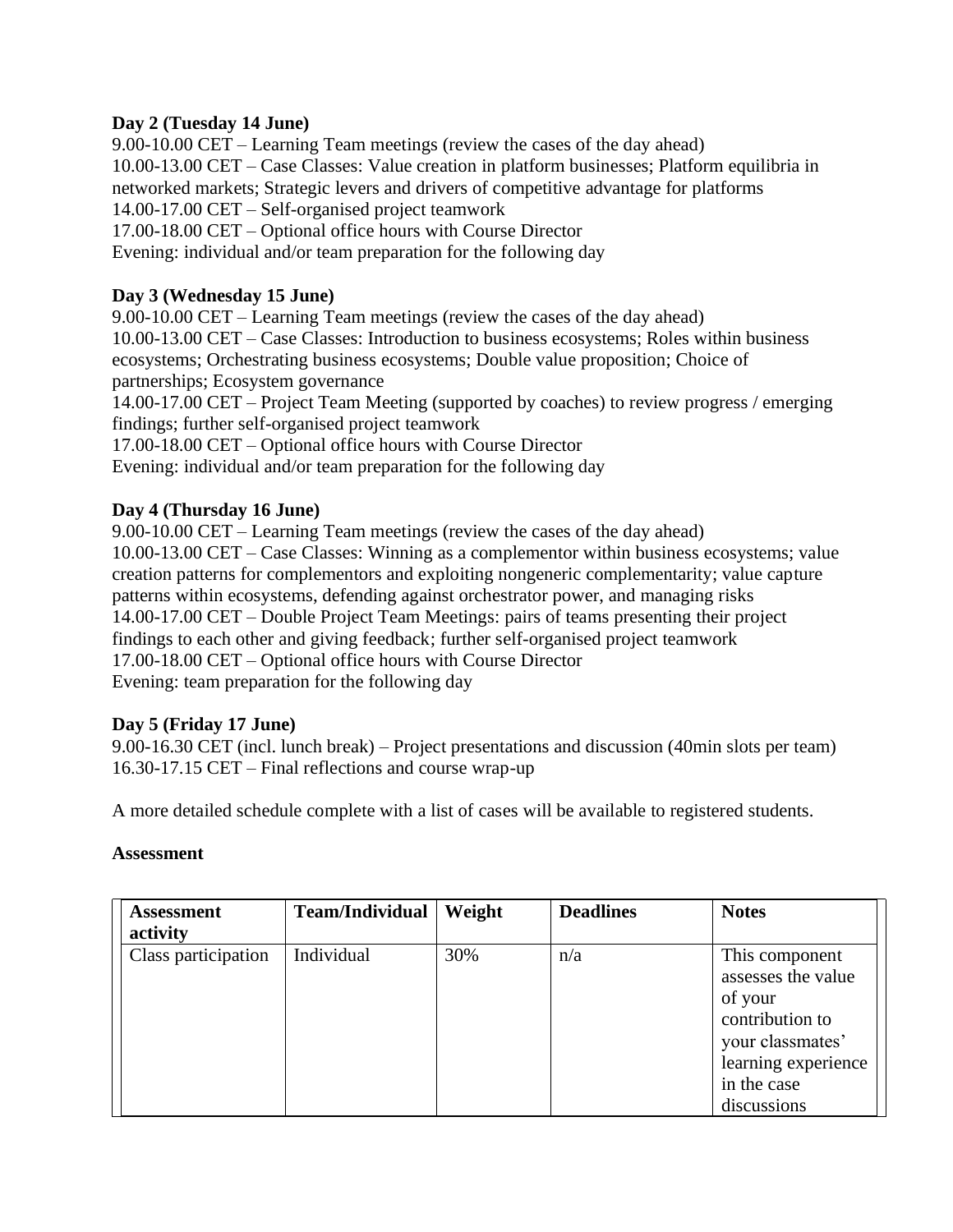| Course reflection                                              | Individual | 30%                                                | Course reflection<br>to be submitted by<br>5 July, 23:59 CET                             | This component<br>assesses (a) the<br>depth of insight<br>you have<br>developed through<br>the course; and (b)<br>the relevance of<br>these insights                                                                                    |
|----------------------------------------------------------------|------------|----------------------------------------------------|------------------------------------------------------------------------------------------|-----------------------------------------------------------------------------------------------------------------------------------------------------------------------------------------------------------------------------------------|
| Project<br>Presentations and<br><b>Final Project</b><br>Report | Team       | Presentation:<br>Pass/Fail<br>Final report:<br>40% | a) Presentation on<br>Friday 17 June<br>b) Final report due<br>by 30 June,<br>23:59 CET. | This component<br>assesses your<br>ability to work<br>with others to use<br>insights developed<br>in this course for<br>diagnosing<br>business problems<br>and defining<br>relevant sets of<br>strategic choices in<br>response to that |

### **Literature**

Participants will need to study the main course materials individually in advance. The materials for the course will include the following:

- Six **cases** along with preparation questions (required reading)
- **Theoretical readings** (academic and management practice articles, module notes, etc) to introduce relevant theoretical constructs and frameworks to support case analysis (required reading)
- **Optional additional readings** for participants interested in the academic foundations of the relevant theory

We will also offer optional post-course readings on individual topics for participants interested in deepening their understanding of the subject matter.

All required readings will be provided to registered students four weeks before the start of the course.

#### **About the Faculty**

Yuri Romanenkov is the Executive Vice President of the Stockholm School of Economics in Riga, Chair of Executive Programmes (incl. the SSE Riga EMBA), Chair of the SSE Riga Institute for Strategy, and a senior Lecturer in Business Administration. In addition to his teaching work, Yuri also advises corporate executives and private equity investors around Europe on strategy, M&A,